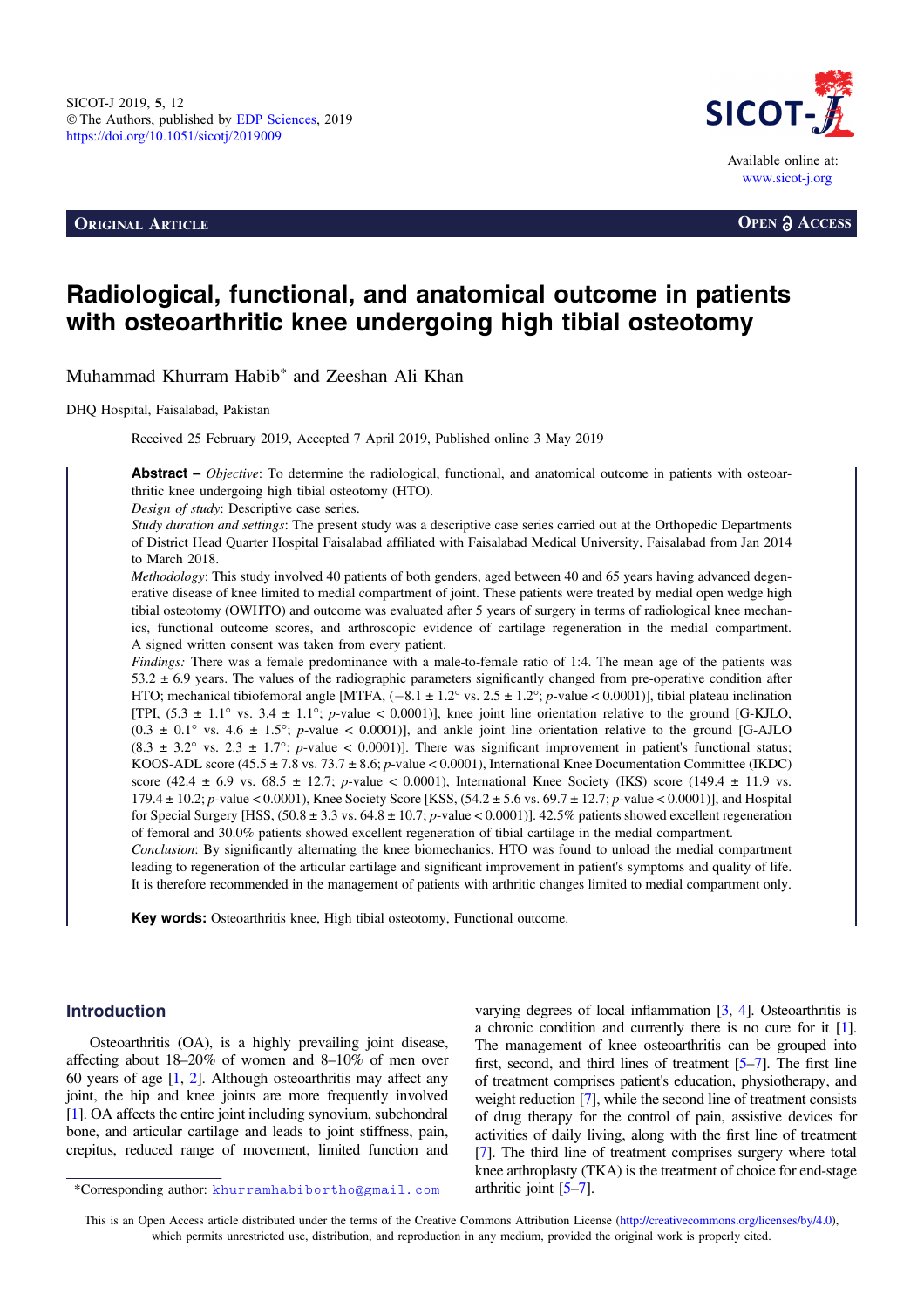

Figure 1. OWHTO. (A) Guide wire is placed, (B) osteotomy is done with a saw, (C) the medial tibia is released with a wedge.

Debeyre and Patte in 1951 [\[8\]](#page-3-0) first described the opening wedge high tibial osteotomy (OWHTO). Though initially proposed as a definitive management approach for patients with isolated medial compartment knee osteoarthritis, the dawn of the total knee replacement (TKR) led to the high tibial osteotomy (HTO) falling out of favor particularly in the lower demand and older patient population [\[8](#page-3-0), [9](#page-3-0)]. Knee osteoarthritis can affect younger, more dynamic patients due to trauma, sporting injuries, work, and overuse. TKA is frequently not a feasible option in such patients due to amplified levels of cyclical loading of the knee, leading to more rapid wear and the problems of premature implant failure [\[10\]](#page-3-0). Patient's request for a surgical resolution of pain while preserving the vigorous lifestyle continues and OWHTO gives an opportunity to buy some time and delay TKR [[8](#page-3-0), [9\]](#page-3-0).

Data on long term outcome of OWHTO are scarce and only few studies have reported outcome after 5 years of surgery [[8](#page-3-0), [9\]](#page-3-0). Also, there was no such local published material which necessitated the present study to determine the clinical, radiological, and anatomical outcome of OWHTO in patients with medial compartment osteoarthritis of knee.

#### Material and methods

The present study was a descriptive case series carried out at the Orthopedic Departments of District Head Quarter Hospital Faisalabad affiliated with Faisalabad Medical University, Faisalabad from Jan 2014 to March 2018. Sample size of 40 cases was calculated with 95% confidence interval and 80% power of test considering expected mean International Knee Society (IKS) score function score to be  $84 \pm 15.5$  before and  $95 \pm 8.9$  after HTO in patients with medial compartment OA knee [[11](#page-3-0)]. Patients of both genders, aged between 40 and 65 years having advanced degenerative disease of knee (grade 3 or 4 on radiological assessment according to Kellgren and Lawrence) limited to medial compartment of joint, varus angulation of more than  $4^\circ$ , and arthroscopic full-thickness articular cartilage deficiencies in the medial compartment were included in this study. Patients  $\geq 65$  years of age, with secondary arthritis (after trauma, infection, and ligamentous instability of joint),

advanced patellofemoral arthritis, ROM < 90°, flexion contracture  $> 15^{\circ}$ , joint instability and lateral tibial thrust  $> 1$  cm, and rheumatoid arthritis were not included in the study.

The procedure was performed through a standardized technique by the senior surgeon under tourniquet control. The patient was placed supine on a radiolucent operating table. A 5-cm longitudinal incision was placed over the center between the tibial tuberosity and the posteromedial aspect of the tibia underneath the joint line. Once the medial border of the patellar tendon was identified, subperiosteal dissection was done from the tibial tuberosity to the posteromedial aspect of the tibia. Two guide wires were placed 3.5–4 cm below the medial joint line passed diagonally 1 cm underneath the lateral margin of the tibia (Figure 1A). The appropriate location was confirmed with fluoroscope. A tibial osteotomy was then completed directly underneath the guide wires with the help of a saw (Figure 1B). Afterward, a regulated wedge was introduced till the osteotomy was opened to the preferred extent (Figure 1C). Once the anticipated degree of correction was attained, internal fixation was performed with a metal plate.

With partial weight bearing, early joint exercises allowing  $0^{\circ}-90^{\circ}$  of motion were started with the knee secured in a hinged brace for 6–8 weeks. Over 6–12 weeks, gradually weight bearing was increased, while the knee brace was castoff. Spreading over regular intervals, X-rays were used to evaluate bone union and maintenance of correction. Outcome was assessed radiologically; by change in mechanical tibiofemoral angle (MTFA), tibial plateau inclination (TPI), knee joint line orientation relative to the ground (G-KJLO), and ankle joint line orientation relative to the ground (G-AJLO) angles, functionally; by improvement in Knee-Injury and Osteoarthritis Outcome Score (KOOS), International Knee Documentation Committee (IKDC) score, IKS, Hospital for Special Surgery (HSS) knee scores, and Knee Society Score (KSS) and anatomically by arthroscopic evidence of regeneration of articular cartilage in the medial compartment graded as excellent (100%), good ( $\geq$ 50%), and poor (<50%) after 5 years of surgery.

All the data were entered and analyzed through Statistical Package for the Social Sciences (SPSS). Paired sample t-test was used to compare mean change in numerical variables before and after treatment.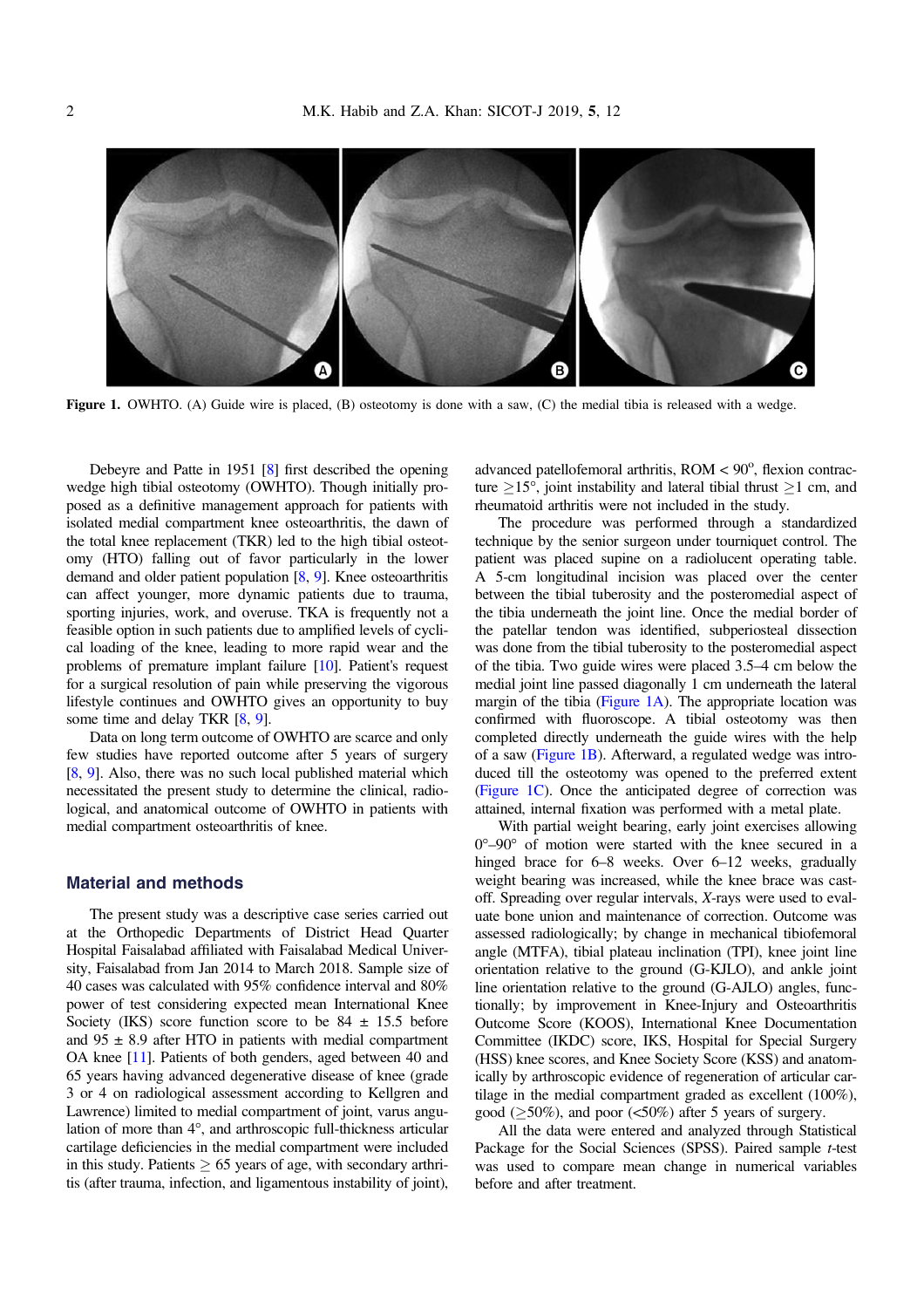Table 1. Comparison of various outcome measures before and after osteotomy.

| Outcome              | Pre-operative    | Post-operative   | <i>p</i> -value |
|----------------------|------------------|------------------|-----------------|
| Radiological outcome |                  |                  |                 |
| MTFA $(°)$           | $-8.1 \pm 1.2$   | $2.5 \pm 1.2$    | $< 0.0001*$     |
| TPI $(^\circ)$       | $5.3 \pm 1.1$    | $3.4 \pm 1.1$    | $<0.0001*$      |
| G-KJLO $(^{\circ})$  | $0.3 \pm 0.1$    | $4.6 \pm 1.5$    | $< 0.0001*$     |
| G-AJLO $(°)$         | $8.3 \pm 3.2$    | $2.3 \pm 1.7$    | $< 0.0001*$     |
| Functional outcome   |                  |                  |                 |
| KOOS-ADL score       | $45.5 \pm 7.8$   | $73.7 \pm 8.6$   | $< 0.0001*$     |
| <b>IKDC</b> score    | $42.4 \pm 6.9$   | $68.5 \pm 12.7$  | $< 0.0001*$     |
| <b>IKS</b> score     | $149.4 \pm 11.9$ | $179.4 \pm 10.2$ | $< 0.0001*$     |
| <b>KSS</b>           | $54.2 \pm 5.6$   | $69.7 \pm 12.7$  | $< 0.0001*$     |
| <b>HSS</b>           | $50.8 \pm 3.3$   | $64.8 \pm 10.7$  | $< 0.0001*$     |
|                      |                  |                  |                 |

Paired sample *t*-test.<br>\* Observed difference was statistically significant.

#### **Results**

The age of the patients ranged from 40 years to 65 years with a mean of  $53.2 \pm 6.9$  years. There were 8 (20.0%) male and 32 (80.0%) female patients in the study group with a male-to-female ratio of 1:4.

The values of the radiographic parameters significantly changed from pre-operative condition after HTO. Remarkably after HTO, the G-KJLO increased much less than did the TPA, owing to a reciprocal change of the AJLO relative to the ground (Table 1, Figure 2). We found that the decrease of the AJLO relative to the ground backed the relative small change of the knee joint line orientation; the sum of changes in those two alignments came close to the overall change of the MTFA after HTO. Various scores assessing functional outcome improved significantly than pre-operative values as shown in Table 1. Arthroscopic evaluation revealed marked improvement in femoral and tibial articular cartilage in the medial compartment owing to the unloading effect of osteotomy and regeneration of fibrocartilage (Table 2, [Figure 3\)](#page-3-0).

#### **Discussion**

HTO can delay the need for TKA and is advised for the treatment of osteoarthritis of knee joint in young and active patients for relief of pain while preserving normal activity levels [[12](#page-3-0)]. Though the use of HTO has dropped lately due to the development of TKA, it is undeniable that proper patient choice, accurate surgical preparation, and appropriate surgical technique can provide promising outcomes of HTO [\[13,](#page-3-0) [14\]](#page-3-0). The purpose of the present study was to evaluate the radiological, functional, and anatomical outcome of HTO in carefully selected cohort of patients with medial compartment OA knee.

Our findings are consistent with already published literature where Lee et al. [\[15\]](#page-4-0) reported similar changes in the biomechanics of knee after medial open wedge high tibial osteotomy (OWHTO); MTFA  $(-8.3 \pm 2.3^{\circ} \text{ vs. } 2.5 \pm 2.2^{\circ}; \text{ p-value})$ < 0.0001), TPI (5.6  $\pm$  2.1° vs. 3.4  $\pm$  3.0°; *p*-value < 0.0001), G-KJLO  $(0.3 \pm 2.1^{\circ} \text{ vs. } 4.4 \pm 2.6^{\circ}; \text{ p-value} < 0.0001)$ , and G-AJLO (8.8  $\pm$  3.2° vs. 2.0  $\pm$  3.9°; *p*-value < 0.0001). In another



Figure 2. <sup>X</sup>-ray describing changes of the KJLO and the AJLO comparative to the ground.

Table 2. Regeneration of articular cartilage.

| Characteristics | Femoral      | Tibial        |  |
|-----------------|--------------|---------------|--|
| Excellent       | $17(42.5\%)$ | 12 $(30.0\%)$ |  |
| Good            | 18 (45.0%)   | $20(50.0\%)$  |  |
| Poor            | $5(12.5\%)$  | $8(20.0\%)$   |  |

similar study Schuster et al. [\[16\]](#page-4-0) reported that International Knee Documentation Committee score improved significantly after HTO (44  $\pm$  11 pre-operatively to 70  $\pm$  13 post-operatively;  $p$ -value  $< 0.001$ ) in line with the present study. Schuster et al. [[16](#page-4-0)] also reported similar frequency of excellent cartilage regeneration on femoral (40.9%) and tibial (29.4%) condyles in the medial compartment of the joint. Polat et al. [\[17\]](#page-4-0) in a similar study reported similar significant improvement in KSS  $(56.3 \pm 13.4 \text{ vs. } 70.3 \pm 14.9; p \text{-value} \le 0.05)$  and the HSS score  $(51.3 \pm 9.7 \text{ vs. } 64.7 \pm 13.5; p\text{-value} \le 0.05)$ . Similar improvement in KOOS-activities of daily living score  $(48.3 \pm 20.1 \text{ vs.})$ 78.5  $\pm$  19.8; *p*-value  $\leq$  0.05) and IKS score (154  $\pm$  26.1 vs.  $185 \pm 12.1$ ; *p*-value  $\leq 0.05$ ) has been reported by Roos et al. [[18](#page-4-0)] and Brosset et al. [\[11\]](#page-3-0), respectively.

The present study is first of its kind in local population and adds to the already published international research on the topic. The strengths of the present study are longer follow-up of 5 years and arthroscopic, radiological, and functional evaluation of patient's outcome. In the light of this evidence, it can be advocated that patients with OA knee who are particularly young with changes limited to medial compartment of the joint should be offered HTO to improve the patient condition while buying some time before the patient needs TKR.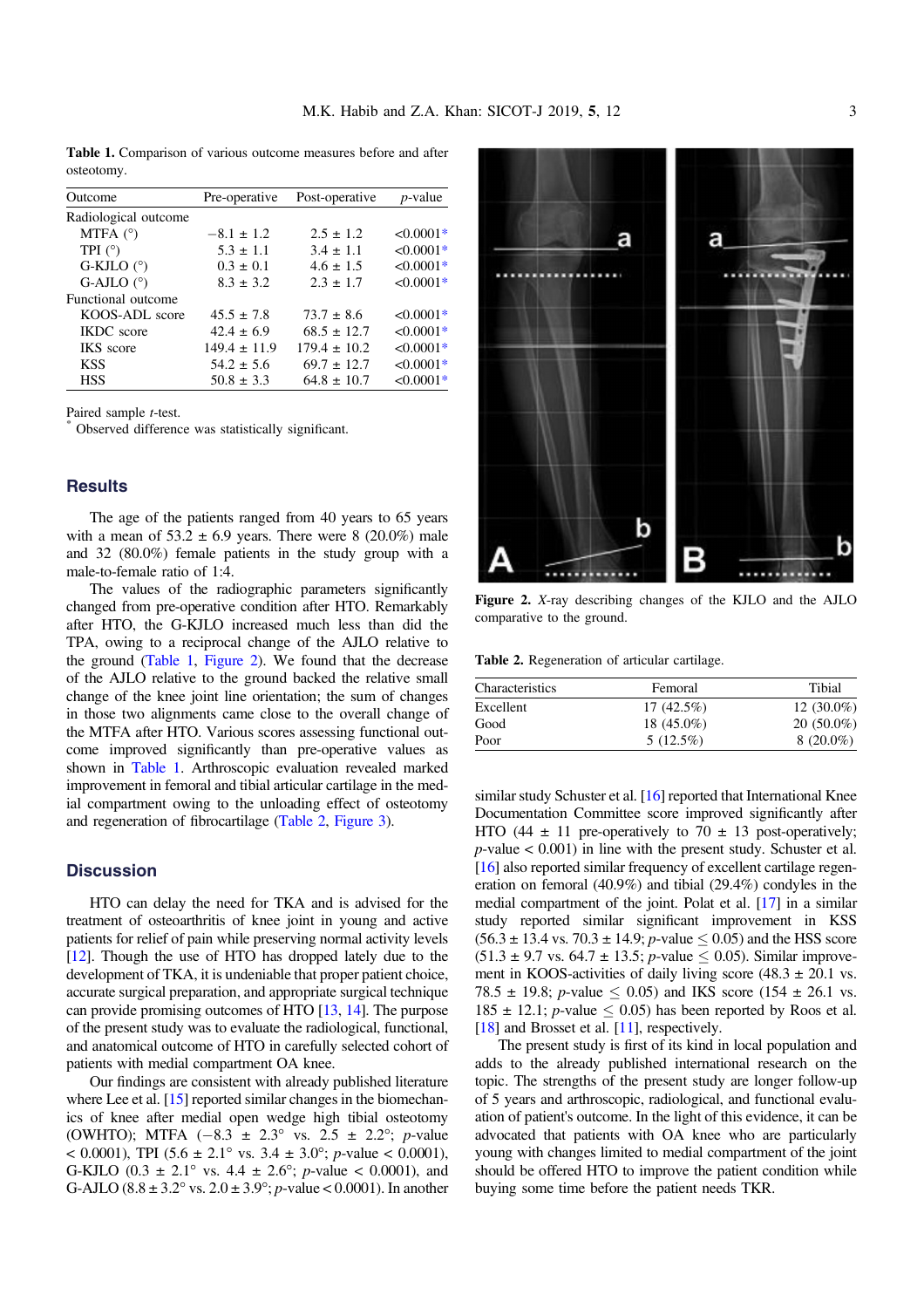<span id="page-3-0"></span>

Figure 3. Medial compartment articular cartilage. (A) Before surgery and (B) after surgery.

However, some patients benefitted initially by a HTO may later require a knee replacement, considering the severity of arthritis, patient's pain, and difficulty in performing activities of daily life [\[19,](#page-4-0) [20\]](#page-4-0). In these patients, knee replacement becomes difficult due to loss of bone stock, modified joint line, subsequent patella infera, and is particularly challenging in those with more severe overcorrection [[19](#page-4-0)]. However, in skillful hands that may not adversely affect the outcome of TKR as shown by recent studies comparing primary TKR with versus without prior HTO which did not reveal any significant waning of outcome [\[20](#page-4-0)–[22](#page-4-0)], thus further encouraging the use of HTO particularly in young patients with unicompartmental disease to buy more time before joint replacement is unavoidable.

A very strong limitation to the present study was that we only performed medial open wedge osteotomy and did not compare the outcome between medial open wedge and lateral closing wedge osteotomy which would have further helped in the selection of appropriate approach and implant. Such a study is highly recommended in future research.

#### **Conclusion**

By significantly alternating the knee biomechanics, HTO was found to unload the medial compartment leading to regeneration of the articular cartilage and significant improvement in patient's symptoms and quality of life. It is therefore recommended in the management of patients with arthritic changes limited to medial compartment only.

## Conflicts of interest

The authors declare that they have no conflicts of interest in relation to this article.

#### **Contribution**

Muhammad Khurram Habib: Did perform all procedures and followed cases and collected data and wrote the article. Zeshan Ali Khan: Collected data.

#### **References**

- 1. Glyn-Jones S, Palmer AJ, Agricola R, et al. (2015) Osteoarthritis. Lancet 386(9991), 376–387.
- 2. Neogi T (2013) The epidemiology and impact of pain in osteoarthritis. Osteoarthr Cartil 21(9), 1145–1153.
- 3. Chen D, Shen J, Zhao W, et al. (2017) Osteoarthritis: Toward a comprehensive understanding of pathological mechanism. Bone Res 5, 16044.
- 4. Man GS, Mologhianu G (2014) Osteoarthritis pathogenesis A complex process that involves the entire joint. J Med Life 7(1), 37–41.
- 5. Hermann W, Lambova S, Muller-Ladner U (2018) Current treatment options for osteoarthritis. Curr Rheumatol Rev 14(2), 108–116.
- 6. Zhang W, Ouyang H, Dass CR, Xu J (2016) Current research on pharmacologic and regenerative therapies for osteoarthritis. Bone Res 4, 15040.
- 7. Lespasio MJ, Piuzzi NS, Husni ME, Muschler GF, Guarino A, Mont MA (2017) Knee osteoarthritis: A primer. Perm J 21, 16–183.
- 8. Sabzevari S, Ebrahimpour A, Roudi MK, Kachooei AR (2016) High tibial osteotomy: A systematic review and current concept. Arch Bone Jt Surg 4(3), 204–212.
- 9. Kyung HS (2016) High tibial osteotomy for medial knee osteoarthritis. Knee Surg Relat Res 28(4), 253–254.
- 10. Amoako AO, Pujalte GG (2014) Osteoarthritis in young, active, and athletic individuals. Clin Med Insights Arthritis Musculoskelet Disord 7, 27–32.
- 11. Brosset T, Pasquier G, Migaud H, Gougeon F (2011) Opening wedge high tibial osteotomy performed without filling the defect but with locking plate fixation (TomoFix™) and early weightbearing: Prospective evaluation of bone union, precision and maintenance of correction in 51 cases. Orthop Traumatol Surg Res 97(7), 705–711.
- 12. Bonasia DE, Governale G, Spolaore S, Rossi R, Amendola A (2014) High tibial osteotomy. Curr Rev Musculoskelet Med 7(4), 292–301.
- 13. Pipino G, Indelli PF, Tigani D, Maffei G, Vaccarisi D (2016) Opening-wedge high tibial osteotomy: A seven – to twelve-year study. Joints 4(1), 6–11.
- 14. Giuseffi SA, Replogle WH, Shelton WR (2015) Opening-wedge high tibial osteotomy: Review of 100 consecutive cases. Arthroscopy 31(11), 2128–2137.